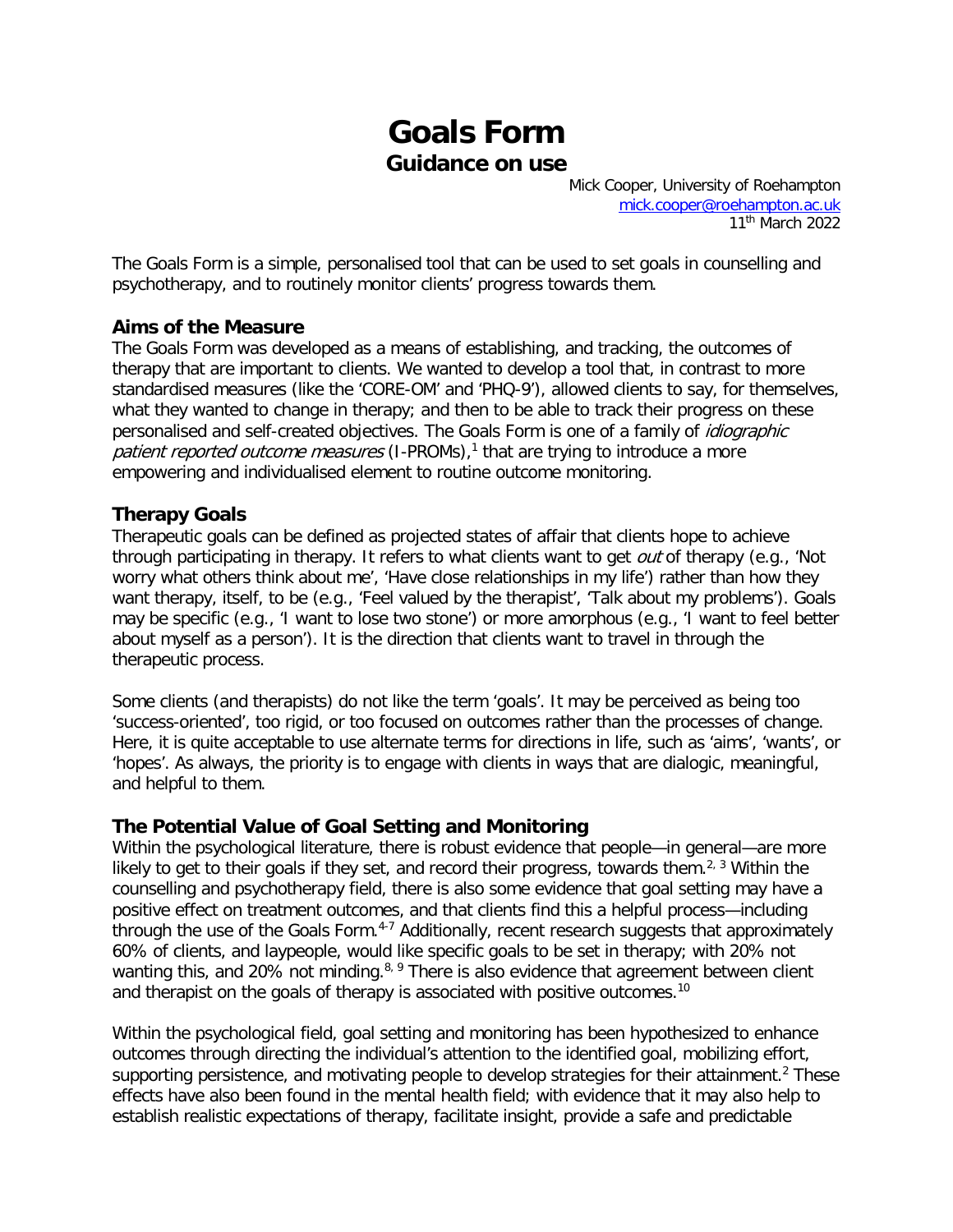structure for therapy, increase cooperation between therapists and clients, and support clients to see the progress that they are making.<sup>[4](#page-7-3)</sup> In addition, it has been argued that goal oriented practices may increase clients' feelings of hope and empowerment, by 'constructing' them as agentic, intelligible beings, with the potential to act upon their worlds. Goal oriented practices in psychotherapy may also have an ethical imperative.[11](#page-7-7) McLeod and Mackrill write:

[A]voidance of clarification around client goals could be regarded as an ethical breach, as it would make it impossible to know whether the direction and focus of therapy was congruent with the client's views. That is, some kind of explicit checking-out of therapeutic goals is a necessary aspect of respect for client autonomy.

## **The Potential Limits of Goal Setting and Monitoring**

Some clients may find it difficult to formulate goals, particularly at the start of therapy, and may feel 'put on the spot' by being asked to do so. [4](#page-7-3) Their self-identified goals may also not match their deeper wants and needs, or may become irrelevant over time. Consistent with this, research has suggested that explicit goal agreement is not necessarily present in the work of experienced, high alliance psychotherapists.<sup>[12](#page-7-8)</sup> This suggests that formal goal setting and monitoring may not be essential to establishing high levels of goal agreement. From a humanistic therapy standpoint, goal oriented practices have also been criticized for reinforcing clients' 'extrinsic' desires—to achieve and 'do'—rather than helping clients to 'be'.[13](#page-7-9) In support of this, some clients may feel that they have failed if they do not progress towards their set goals; and others may feel that the concept of goals is too mechanistic or does not fit their way of being.[4](#page-7-3)

Goal setting and monitoring, then, may have the potential to be helpful to some clients; but it cannot be assumed that all clients, at all times, will benefit from this. The Goals Form provides a means of offering clients the opportunity to set and monitor their goals, but its value will always be dependent on the preferences and context of the individual client. Research also suggests that goal setting is most helpful when it is done in a collaborative, flexible, and unhurried way, with the therapist guiding and supporting the client through the process[.](#page-7-3)<sup>4</sup>

## **Setting Goals**

Therapy goals can normally be set in a first/assessment session. However, some clients may need longer to identify meaningful goals, such that initial goal setting may not be concluded until a second or third session.

Goals for therapy should be determined by clients, in collaboration with their therapists. The process should be a dialogic and iterative one. For instance, the client may give a rough idea of where they would like to get to, which the therapist then summarises, and the client then adds greater detail and nuance.

It should be explained to clients that any goals can be modified, removed, or added to as the work progresses.

Typically, therapists may start the goal setting process by inviting clients to describe what has brought them to therapy. This process should be given sufficient time (for instance, at least 20 minutes), and it is important that therapists develop a general, holistic sense of what their clients' current concerns are. Asking clients about their life circumstances—e.g., work, relationships and family—as well as some historical background, may help to deepen an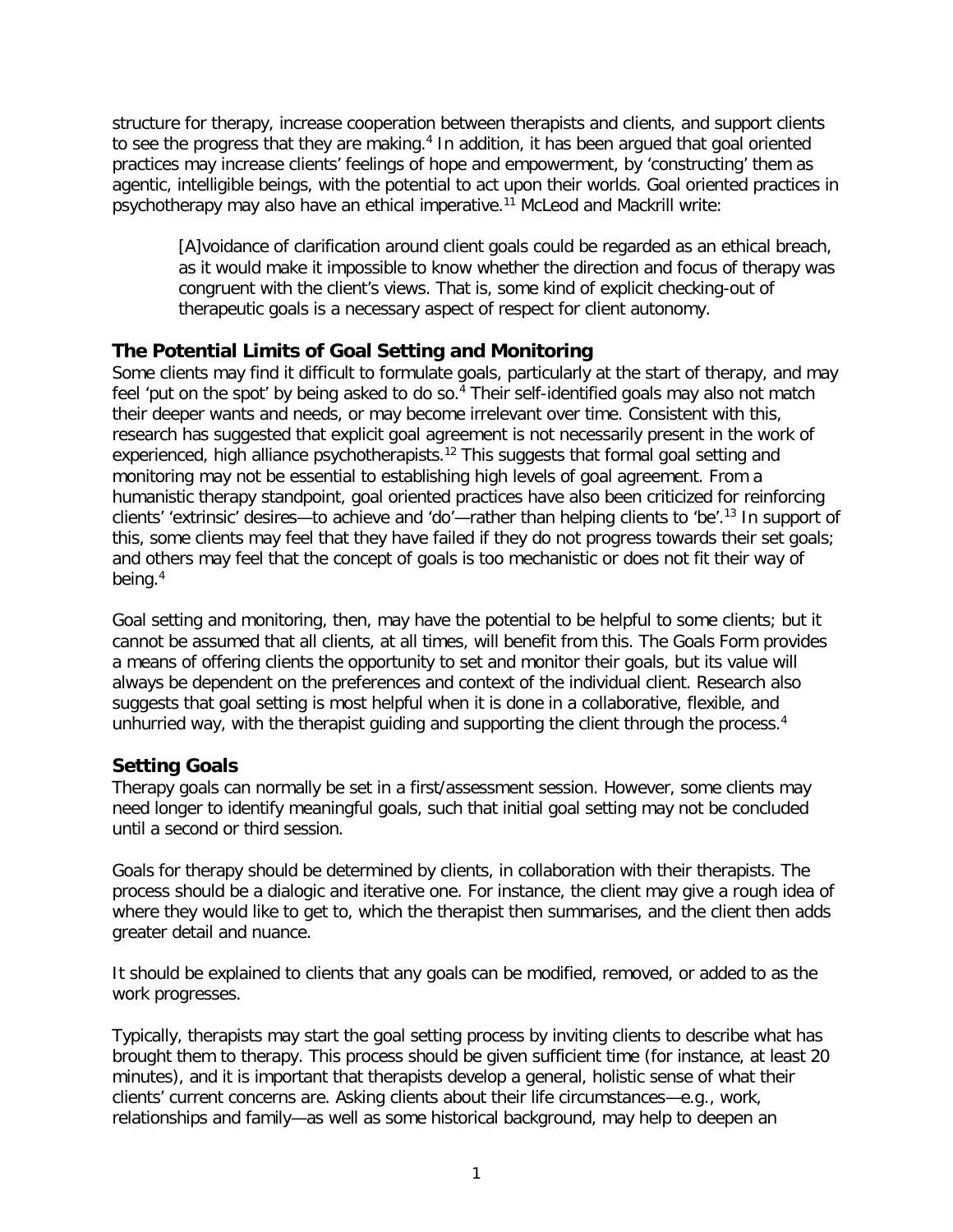understanding of where the client is 'at', and what they are wanting from therapy. Clients can also be asked more direct questions like:

- 'Where would you like to be by the end of our work together?'
- 'What would you like to get from therapy?'
- 'What are your goals/hopes/wants for the therapeutic process?'
- 'What would you like to change in your life?'

Based on the client's narrative and their answers to the above questions, the therapist can begin to reflect/summarise what the client seems to be wanting from the therapeutic process. For instance, 'It sounds like you want to feel more self-confident, is that right?' Therapist and client can then work together to agree specific wording for goals. Typically, clients will identify about four goals for therapy, <sup>[6](#page-7-10)</sup> though less or more is entirely acceptable if clients show preferences in those directions. In agreeing goals for therapy, the following pointers should be borne in mind:

- Clarify. Try to establish a *specific* sense of what the goal is. For instance, if a client says they want to be 'happier', you can clarify what that actually means for them (e.g., 'Feel more energy in the mornings'). However, it is important that the goal remains broad enough to be meaningful and important for the client.
- Concise. The wording of the goal should not be more than one sentence long (one or two lines of written text), so that it can fit on the Goals Form and can be easily assessed by the client. For instance, 'Feel able to stand up to my father and tell him what I really think.'
- Single goals. Try to avoid having too many diverse goals within one goal. Ideally, each goal should represent one main thing, so it is better to separate out diverse goals. For example, 'Feel vibrant' (Goal 1), 'Feel on top of things' (Goal 2), rather than 'Feel vibrant and on top of things'.
- *'Absolute'*. Goals should be stated in 'absolute', rather than 'relative', terms. For example 'feel happy' rather than 'feel happier'; 'feel good about myself' rather than 'feel better about myself'. This is so that clients do not need to refer back to some reference point when rating.
- Approach goals. There is some evidence to suggest that it may be better to formulate goals in *approach* terms (something the client wants to achieve) rather than as avoidance goals (something the client wants to get away from). <sup>[14](#page-7-11)</sup> For example, 'Feel happy and at ease' rather than 'Feel less sad and tense.'
- *Intrinsic*. Research suggests that clients do better when they progress towards personally desired outcomes (e.g., 'Be closer to friends'), rather than the standards and expectations of others (e.g., 'Lose weight to make my boyfriend happy').<sup>[15](#page-7-12)</sup>
- Achievable/realistic. There is some evidence that clients do better when their goals are achievable and realistic, rather than representing unattainably high standards.<sup>[7](#page-7-13)</sup> Larger goals can be broken down into smaller subgoals/substeps.

Once wording is agreed, each goal can be written down on a blank Goals Form (by client or therapist).

For each goal, clients should then be asked to indicate how much they currently feel they have achieved it, by circling a number from 1 (Not at all achieved) to 7 (Completely achieved). They can also be asked to indicate which of the goals they would most like to prioritise/start working on.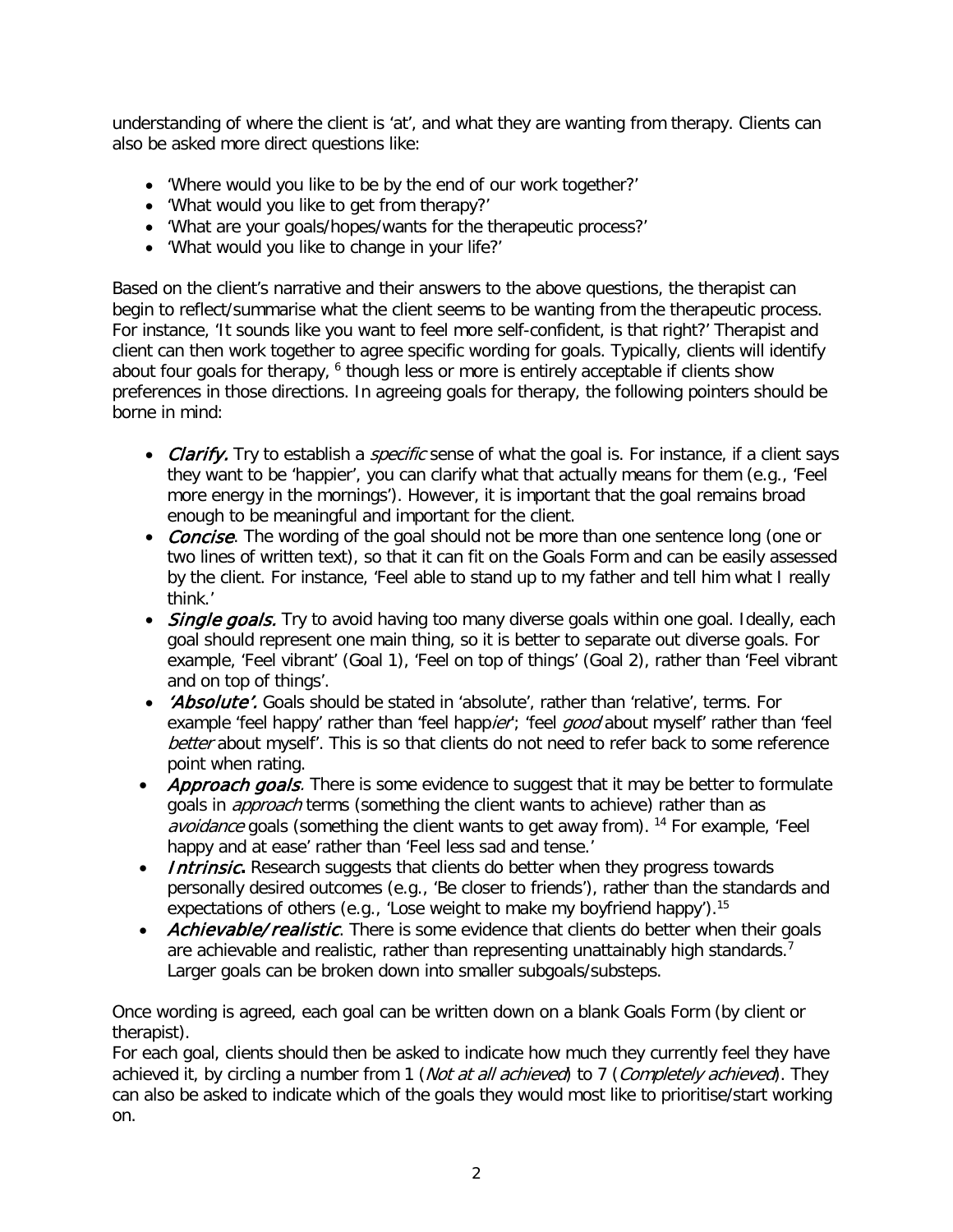**Although research indicates that most clients find it helpful to establish goals, some do not. It is therefore important to discuss with clients, before commencing a goalsetting process, whether they would like to establish goals and/or have them written down and rated on a weekly (or fortnightly, monthly) basis. There may also be times when it is inappropriate or unhelpful to focus on agreeing goals (for instance, if risks issues are present). Clinical issues should always take priority.** 

## **Transposing Goals onto a Goals Form**

Once sessions are complete, therapists should type up, or, write down clients' goals (without ratings) onto a blank copy of the Goals Form. They should then make some copies of this personalised master form for use in subsequent sessions.

## **Using the Goals Form**

At the start of each session, clients should be presented with their personalised Goals Form, and asked to spend a few moments rating how close they now feel they are to achieving each of their goals.

Clients' responses to the Goals Form may form the starting point for the therapeutic dialogue (for instance, if clients indicate that they have moved towards, or away from, particular goals; or if one goal shows much lower attainment than the others).

Note: clients should not be presented with a blank Goals Form at the start of each session and asked to re-articulate their goals.

A video demonstrating use of the Goals Form is available at<https://vimeo.com/210940525> .

## **Revising Goals on the Goals Form**

At any point in the therapy, clients or therapists may suggest that the goals on the Goals Form should be revised to more accurately represent the client's goals for therapy. This may involve the deletion of goals, the addition of goals, or the revision of the wording of goals. Our research suggests that around 40% of goals are introduced at some point during the therapeutic process (i.e., post-assessment). [6](#page-7-10) Particular times this may be most likely to happen are:

- When goals are achieved or no longer feel relevant to clients
- At review sessions
- Following completion of the Goals Form, for instance if clients note they are balking at particular goals or feels that something is missing.

The client and therapist should agree revisions to the Goals Form through dialogue. A new master Goals Form of the client's revised personalised goals should then be produced by therapists and copies made before the subsequent session, and this should then be used for following sessions.

Clients are able to revise their goals as frequently as possible. However, for purposes of statistical analysis (and also, potentially, to maintain consistency in the therapeutic work), it is better if the goals stay relatively stable throughout the therapeutic work (e.g., each goal remains active for at least five sessions or so).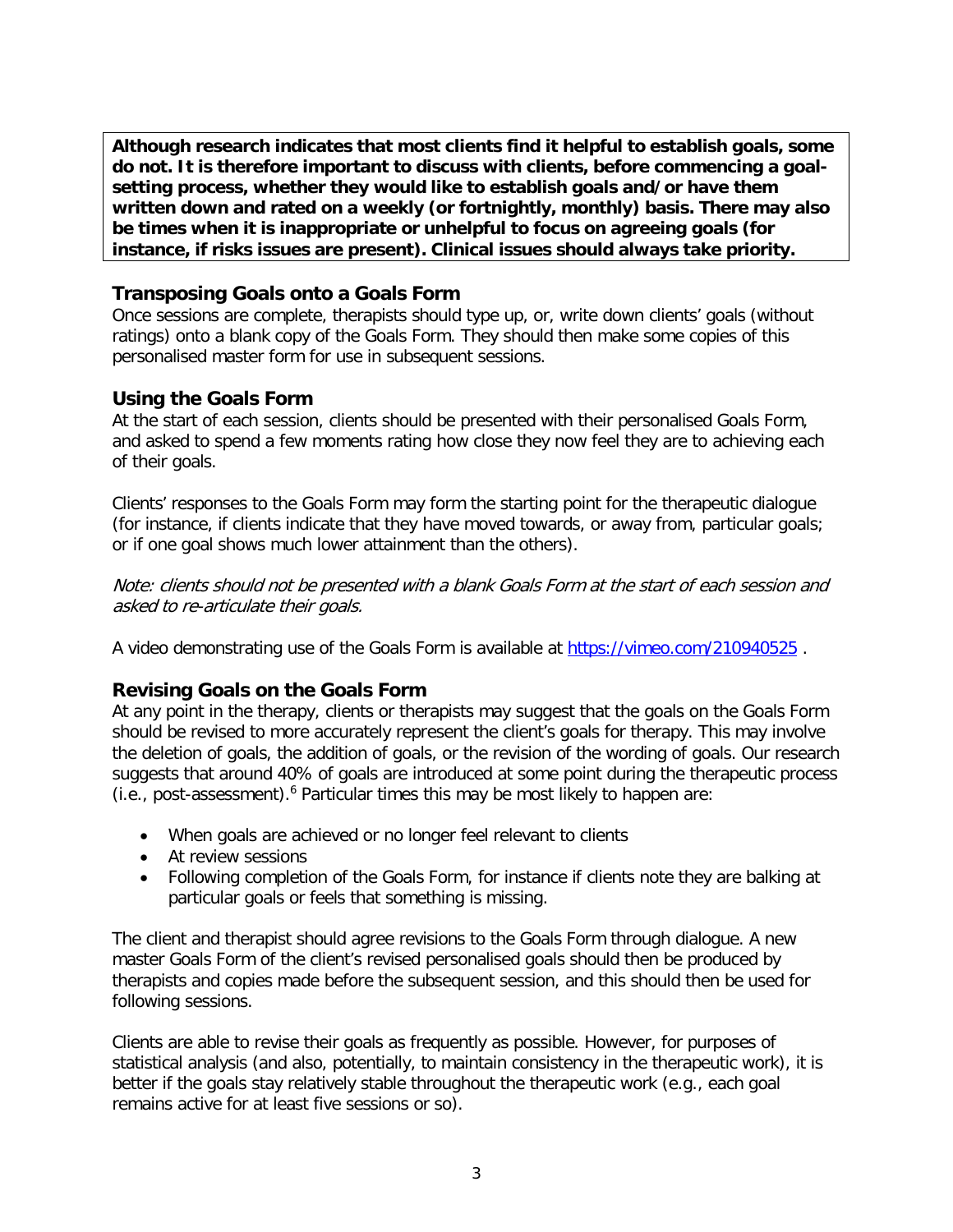## **Scoring**

As clients' goals on the Goals Form may be relatively independent of each other, we generally recommend scoring and tracking goals on an individual basis, rather than focusing on an aggregate session score.<sup>[6](#page-7-10)</sup> At the start of sessions, for instance, clients can be invited to reflect on how achievement on each goal has changed since previous sessions. Simple graphs can also be made (for instance, on Excel) to plot changes in clients' individual goals over time. At the end of therapy, clients can be invited to reflect on which goals have shown improvement, and which have not.

However, for individual- and service-level evaluation, it is also possible to calculate an aggregate change score on the Goals Form. This is an indicator of the overall amount of change that clients have shown over the course of therapy. Note, as clients may add, revise, or delete goals over the course of therapy, this aggregate change score is not simply the difference in aggregate (mean) session scores from the start to end of therapy. Rather, to calculate change over the course of therapy, use the following procedure:

- For each client, calculate the mean score for the goals at first rating (the mean is the sum score for all of the goals divided by the number of goals). If a goal was established at the assessment meeting, this will be the assessment score; if it was established later on in the therapy, this will be the score at that time point. Note, if goals are modified in any way, even with just small revisions in wording, treat them as new goals.
- For each client, calculate the mean score for the goals at last rating. If a goal is active until the end of therapy, this will be the score in the final session. If it is deleted or modified prior to the end of therapy, this will be the last time it was rated.
- Reliable change: For each client, calculate the difference between the mean scores at first rating and the mean scores at last rating. If this difference is more than 1.5 points, it indicates that that client has shown *reliable change* in therapy (meaning that their amount of change is unlikely to be due to measurement error)[.](#page-7-10) 6

It is also possible to calculate how much clients are achieving their goals across a service as a whole. You can do this by calculating the percentage of your clients that are showing reliable change on the Goals Form. You can also:

- Average the mean first score across all clients, and the mean last score across all clients. The difference between these two scores indicates how much, on average, clients have changed in your service. For evaluation reporting purposes, you can plot these scores on a graph.
- Calculate an 'effect size' by dividing the mean amount of change (the difference between the average mean first score, and the average mean last score) by the 'standard deviation' of the mean first scores. An effect size is an indicator of the magnitude of change. An effect size of 0.2 is typically defined as 'small', 0.5 as 'moderate', and 0.8 as 'large'. The standard deviation of the first scores can be calculated using the Excel command 'stdev'. Example: The average of the mean first scores  $= 2.4$ , the average of the mean last scores  $= 4.7$ , standard deviation of the mean first scores = 1.5, Effect size =  $(4.7 - 2.4/1.5) = 1.53$ ).

Although the Goals Form has the potential to be used for service-level evaluation, the evidence for its ability to function in this way is limited. Therefore, we recommend that it is used alongside more standardised evaluation tools, such as the CORE-OM, PHQ-9, or GAD-7.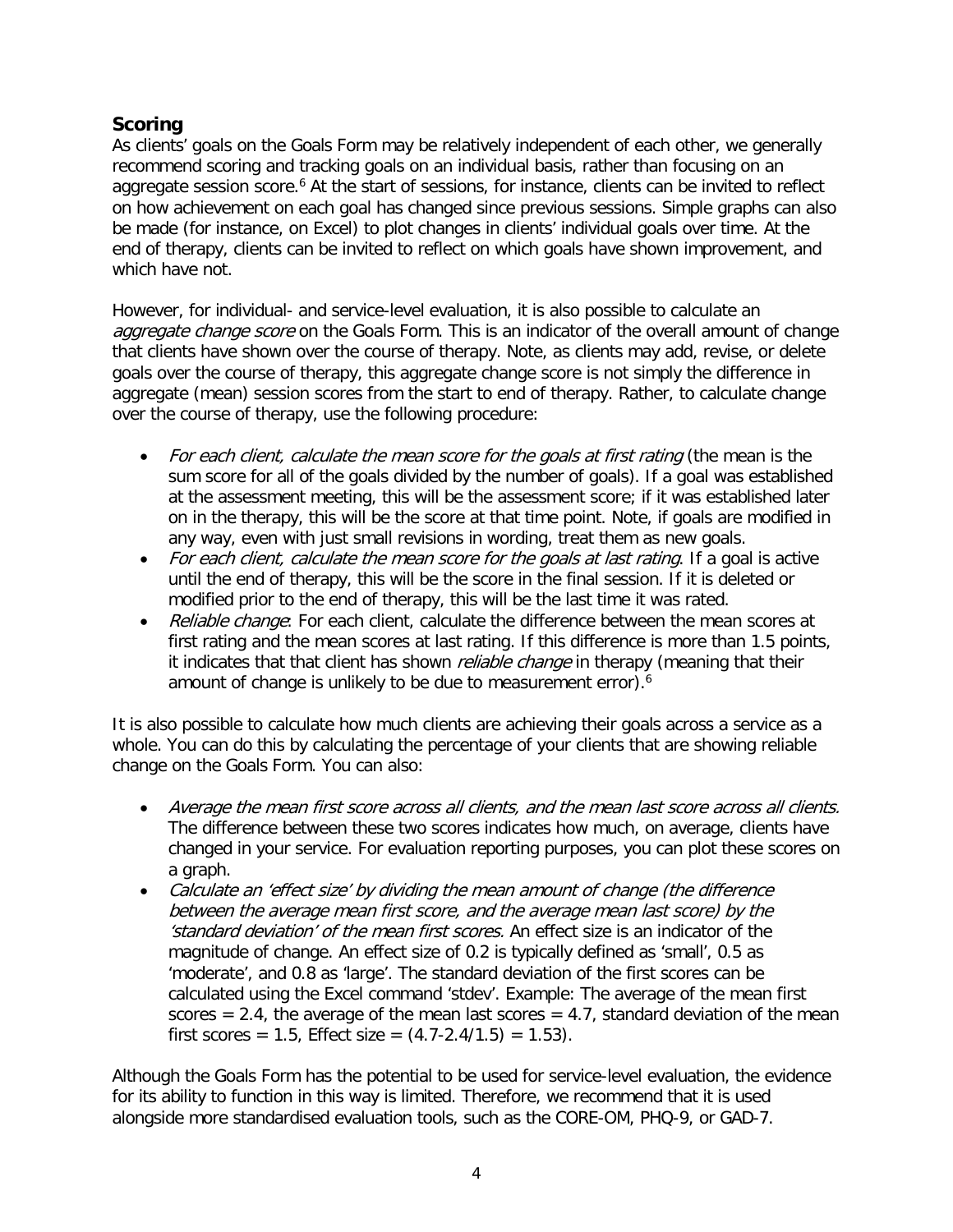## **Psychometric Properties**

Our recently published paper—Cooper, M., & Xu, D. (2022). The Goals Form: Reliability, validity, and clinical utility of an idiographic goal-focused measure for routine outcome monitoring in psychotherapy. Journal of Clinical Psychology.

[https://doi.org/10.1002/jclp.23344—](https://doi.org/10.1002/jclp.23344)provides good evidence that the Goals Form is a reliable and valid tool for routine outcome monitoring in counselling and psychotherapy. In particular:

- There was good 'test-retest correlations' at baseline ( $r = .71$ ) and endpoint ( $r = .88$ ), meaning that scores on the Goals Form items were relatively stable over time.
- Scores on the Goals Form showed acceptable levels of 'convergent validity' with other measures of psychological distress and wellbeing. This means that Goal Form scores were associated with—but not entirely overlapping—scores on questionnaires like the CORE-OM measure of psychological distress and the PHQ-9 measure of depression ( $r =$ -.14 to -.68 at baseline). This association between measures existed both across clients, and within clients (i.e., from session to session for the same client).
- Scores on the Goal Form showed sensitivity to the therapeutic intervention: increasing as therapy progressed (by approximately 0.12 points per session)

## **Frequently Asked Questions (FAQs)**

### What happens if my client does not want to set goals?

As indicated above, prior to any goal setting, clients should be asked if they think they might find it helpful, or not, to set goals, and monitor their goal progress on a regular basis. If clients indicate that they do not want to do this, the Goals Form should not be used.

### What happens if clients say they cannot think of any goals?

It is always worth asking this question in a range of different ways, as above. For instance, 'Where would you like to get to by the end of therapy?' or 'What would you like from our work together?' The assumption, here, is that clients are intelligible beings who have come to therapy for a reason, and that therapists can help them reflect on—and articulate—what those reasons are. However, if clients continue to indicate that they do not know what they want from the work, it may be best to leave this question and come back to it at a later date.

### Who should write the goals down?

The ideal is probably that this is done by the client, so that they have most ownership over the goals. However, it is fine if this is done by the therapist, provided that the client agrees to the wording of the goal.

### Is it ok to use the Goals Form alongside a more standardised symptom-rating measure, like the CORE-10?

Yes. Both measures are quite brief and measure somewhat different things, so they can work well in tandem.

### How often should I use the Goals Form?

Probably the most important thing is to get into a routine in how you use the Goals Form, so that it is completed on a regular basis and does not become burdensome to remember. Weekly, or sessional, use is quite common and acceptable to many clients. However, for some clients this may be too frequent, and it may be more appropriate to use the Goals Form at fortnightly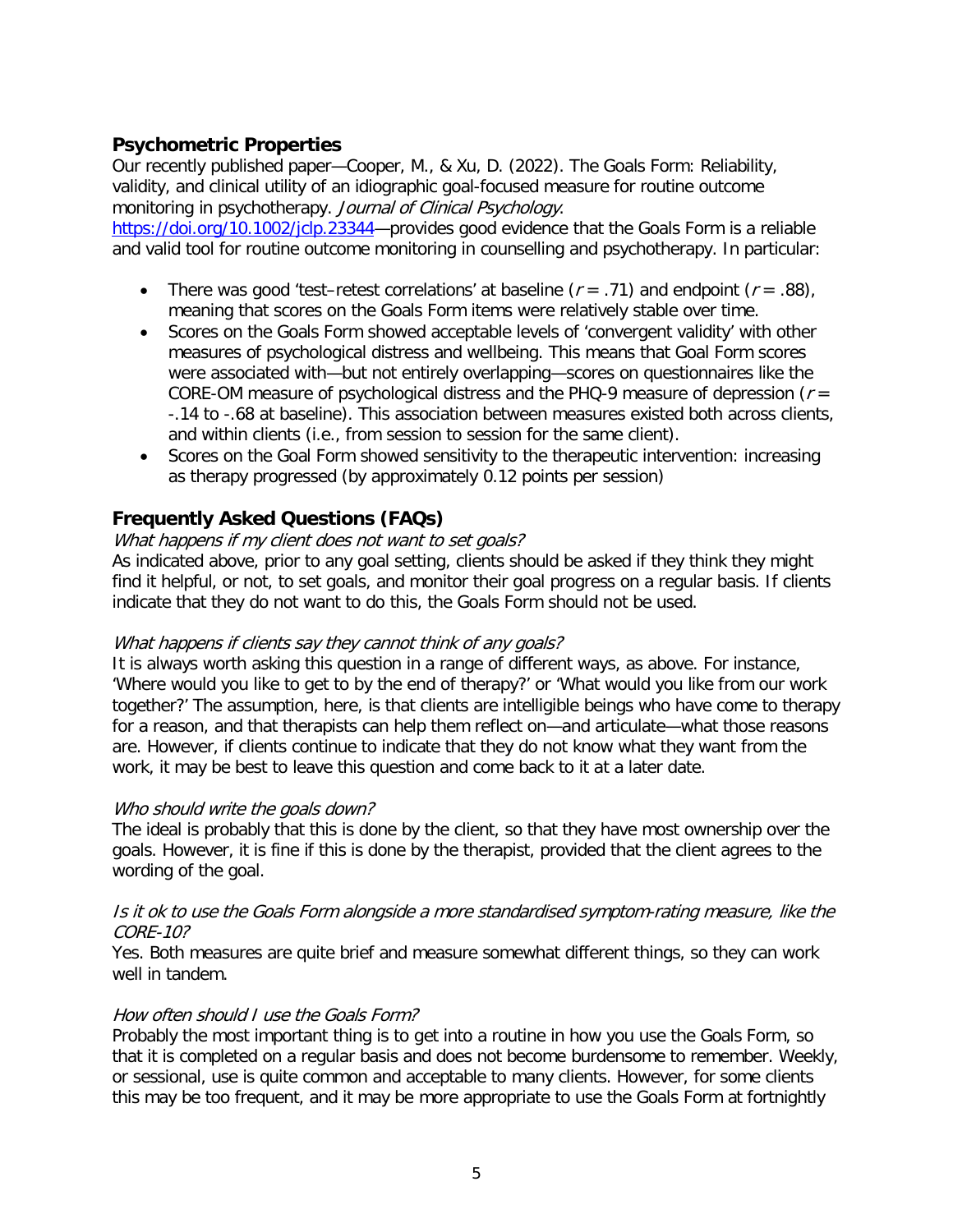or monthly intervals, or at review points in the work. Ideally, this is something that should be discussed with clients to see how frequently they, themselves, would like to use the form.

What happens if a goal become redundant? A client can delete this goal from their Goals Form.

Should I comment on a client's goal progress, as indicated on their Goals Form? This may not be relevant each week, but clients' ratings of goal progress can certainly be drawn on in the therapeutic work: for instance, if a client is showing steady progress towards a particular goal, or is struggling to achieve a particular desired outcome.

Is it ok for clients to talk about things in sessions that are not related to their goals? Of course. The Goals Form provides only a rough guide to what clients want to work on, and is not intended to cover every issue and eventuality. If clients come to therapy with pressing issues that are not represented on their Goals Form, it is entirely acceptable for them to make these the focus for the session. However, if these new issues continue to remain focal to the therapeutic work, it may be appropriate to add to, or revise, the explicitly recorded goals.

## **Permission**

The Goals Form is licensed under the Creative Commons Attribution-NonCommercial-NoDerivatives 4.0 International (CC BY-NC-ND 4.0). This means that you can use the Goals Form freely in your own practice, research, or supervision without further permission, provided that the measure is not adapted in any way. However, if you wish to use the Goals Form as part of a commercial operation (e.g., a therapy referral service), in which the Goals Form is an integral part of the service delivery, please contact the authors to discuss licensing arrangements. The Goals Form developers are pleased to hear about your experiences using it; both good and bad. Any publications or reports should also reference the key source for this form:

Cooper, M., & Xu, D. (2022). The Goals Form: Reliability, validity, and clinical utility of an idiographic goal-focused measure for routine outcome monitoring in psychotherapy. Journal of Clinical Psychology.<https://doi.org/10.1002/jclp.23344>

You can also reference the original source:

Cooper, M. (2014). Strathclyde pluralistic protocol. London: University of Strathclyde. See [www.pluralistictherapy.com](http://www.pluralistictherapy.com/)

## **Further Reading**

- Cooper, M. (2019). Integrating counselling and psychotherapy: Directionality, synergy, and social change. Sage. This sets out the philosophical and psychological principles on which the use of the Goals Form is based. Chapter 14 specifically covers goal-based practices.
- Cooper, M., & Law, D. (Eds.). (2018). Working with goals in counselling and psychotherapy. Oxford: Oxford University. A range of practical, theoretical, and empirical chapters on goal oriented practices in counselling and psychotherapy.
- Cooper, M., & Xu, D. (2022). The Goals Form: Reliability, validity, and clinical utility of an idiographic goal-focused measure for routine outcome monitoring in psychotherapy.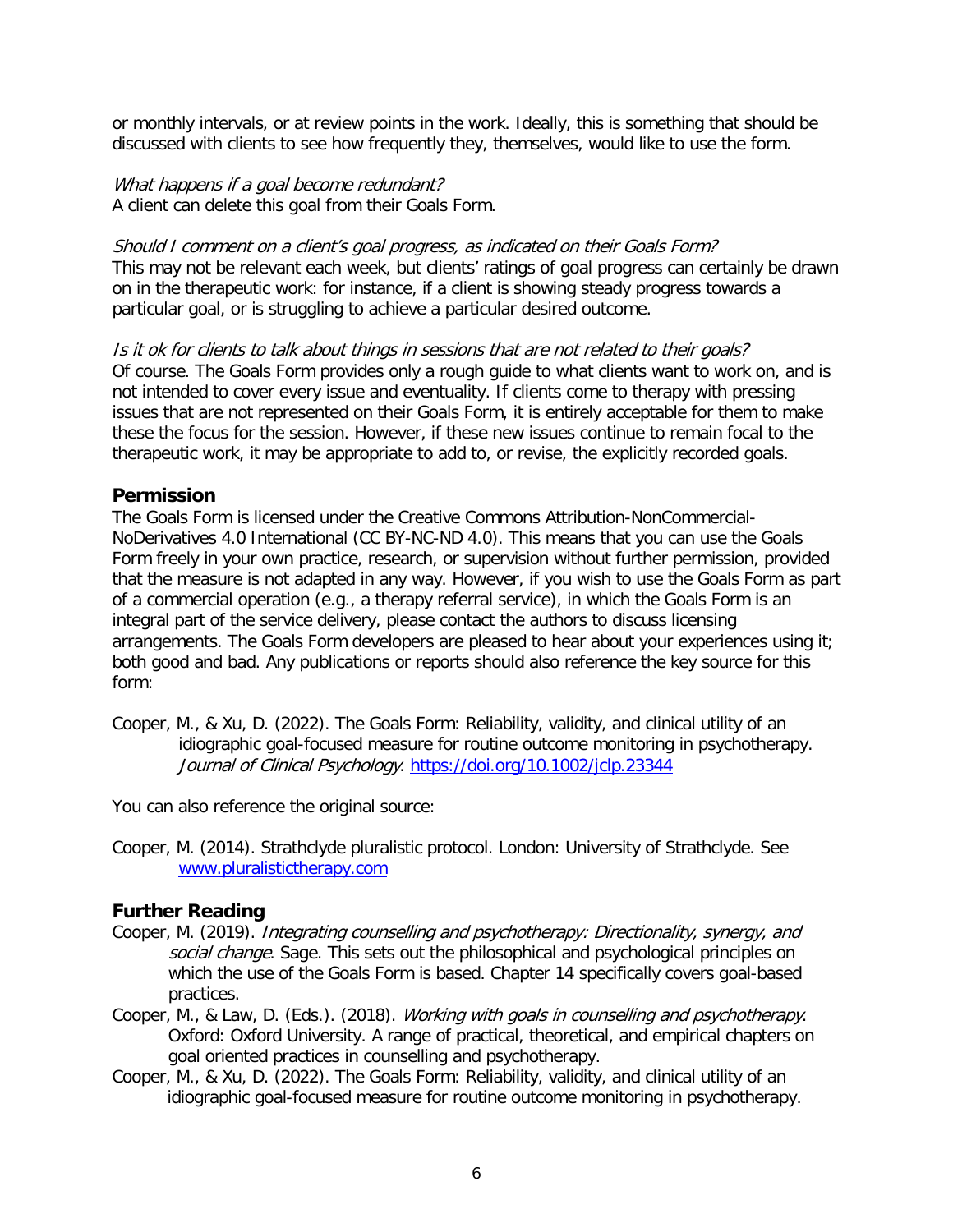Journal of Clinical Psychology.<https://doi.org/10.1002/jclp.23344> This is the key paper providing the empirical evidence for the reliability and validity of the Goals Form.

Sales, C. et al. (2022). Idiographic patient reported outcome measures (I-PROMs) for routine outcome monitoring in psychological therapies: A position paper. Journal of Clinical Psychology.<https://doi.org/10.1002/jclp.23319> Sets out the rationale for use of individualised outcome measures, and discusses their strengths and challenges.

## **References**

- <span id="page-7-0"></span>**<sup>1</sup>**Sales C, Ashworth M, et al. Idiographic patient reported outcome measures (I-PROMs) for routine outcome monitoring in psychological therapies: A position paper. Journal of Clinical Psychology. 2022.
- <span id="page-7-1"></span>**<sup>2</sup>**Locke EA, Latham GP. Building a practically useful theory of goal setting and task motivation - A 35-year odyssey. American Psychologist. 2002;57(9):705-17.
- <span id="page-7-2"></span>**<sup>3</sup>**Cooper M. The psychology of goals: A practice-friendly review. In: Cooper M, Law D, editors. Working with goals in counselling and psychotherapy. Oxford: Oxford University; 2018. p. 35-71.
- <span id="page-7-3"></span>**<sup>4</sup>**Di Malta GS, Oddli HW, et al. From intention to action: A mixed methods study of clients' experiences of goal-oriented practices. Journal of Clinical Psychology. 2019;75(10):1770-89.
- **<sup>5</sup>**Lloyd C, Duncan C, et al. Goal Measures for psychotherapy: A systematic review of self-report, idiographic instruments. Clinical Psychology: Science and Practice. 2019;26(3).
- <span id="page-7-10"></span>**<sup>6</sup>**Cooper M, Xu D. The Goals Form: Reliability, validity, and clinical utility of an idiographic goalfocused measure for routine outcome monitoring in psychotherapy. Journal of Clinical Psychology. 2022.
- <span id="page-7-13"></span>**<sup>7</sup>**Cooper M. Integrating counselling and psychotherapy: Directionality, synergy, and social change. London: Sage; 2019.
- <span id="page-7-4"></span>**<sup>8</sup>**Cooper M, Norcross JC, et al. Psychotherapy preferences of laypersons and mental health professionals: Whose therapy is it? Psychotherapy. 2019;56:205-16.
- <span id="page-7-5"></span>**<sup>9</sup>**Cooper M, van Rijn B, et al. Activity preferences in psychotherapy: what do patients want and how does this relate to outcomes and alliance? Counselling Psychology Quarterly. 2021.
- <span id="page-7-6"></span>**<sup>10</sup>**Tryon GS, Birch SE, et al. Meta-analyses of the relation of goal consensus and collaboration to psychotherapy outcome. Psychotherapy. 2018;55(4):372-82.
- <span id="page-7-7"></span>**<sup>11</sup>**McLeod J, Mackrill T. Philosophical, conceptual, and ethical perspectives on working with goals in therapy. In: Cooper M, Law D, editors. Working with goals in counselling and psychotherapy. Oxford: Oxford University; 2018. p. 15-34.
- <span id="page-7-8"></span>**<sup>12</sup>**Oddli HW, McLeod J, et al. Strategies used by experienced therapists to explore client goals in early sessions of psychotherapy. European Journal of Psychotherapy & Counselling. 2014;16(3):245-66.
- <span id="page-7-9"></span>**<sup>13</sup>**Grey N, Byrne S, et al. Goal-oriented practice across therapies. In: Law D, Cooper M, editors. Working with goals in counselling and psychotherapy. Oxford: Oxford University; 2018. p. 181-203.
- <span id="page-7-11"></span>**<sup>14</sup>**Elliot AJ, Church MA. Client articulated avoidance goals in the therapy context. Journal of Counseling Psychology. 2002;49(2):243-54.
- <span id="page-7-12"></span>**<sup>15</sup>**Kasser T, Ryan RM. Further examining the American dream: Differential correlates of intrinsic and extrinsic goals. Personality and Social Psychology Bulletin. 1996;22(3):280-7.